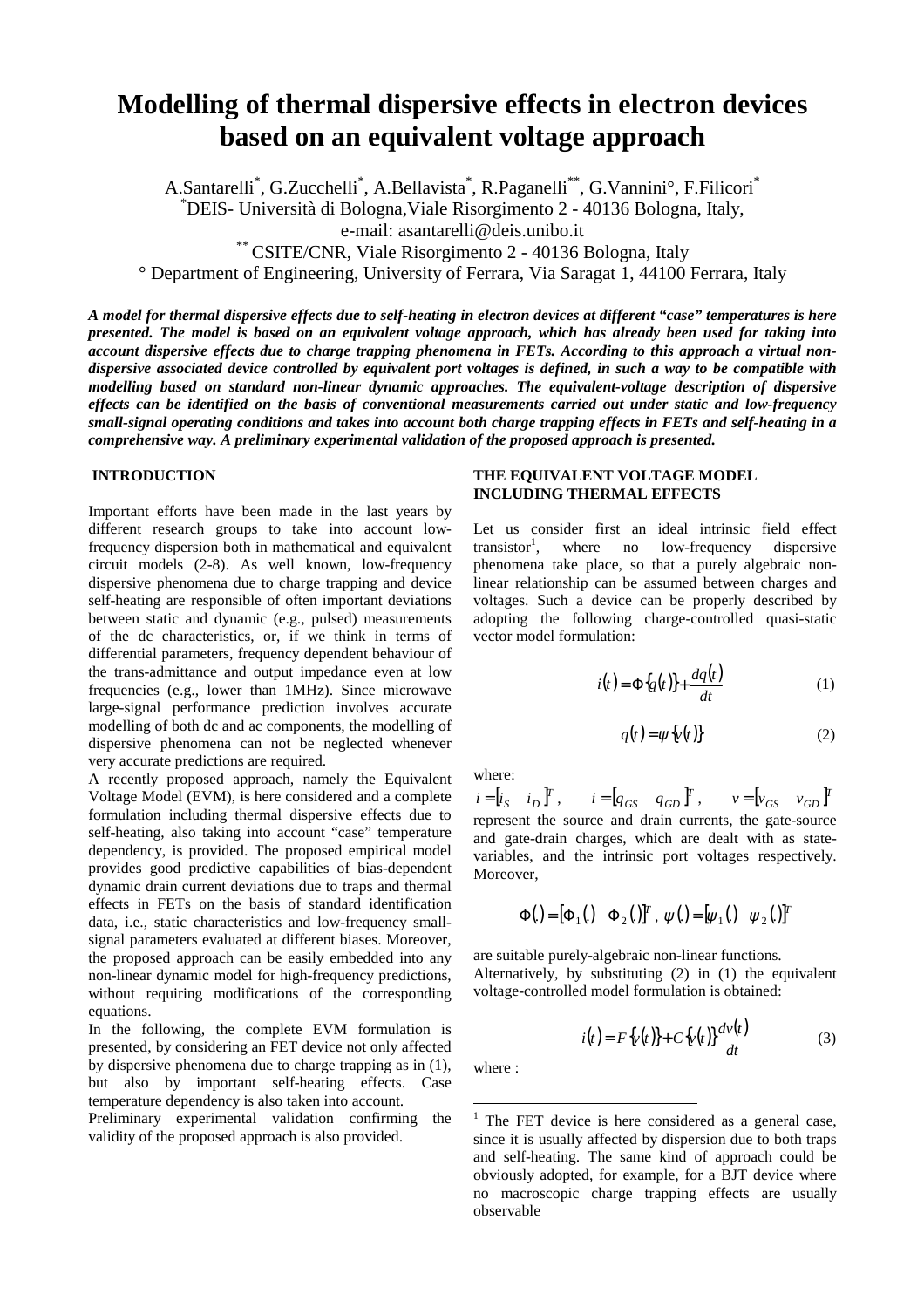$$
F\{v\} = \phi\{\psi\{v\}\} \text{ and } C\{v\} = \frac{d\psi\{v\}}{dv}
$$

are purely-algebraic functions.

Let us now consider a "real" intrinsic field effect device. This device is typically affected by low-frequency dispersive phenomena due to self-heating and traps, possibly present in inter-electrode surface regions and in channel-substrate interface deep layers. The following discussion shows how an intrinsic non-dispersive associated device can be defined when dispersive phenomena are separately taken into account by means of "extrinsic" series controlled voltage sources, as shown in Fig.1 (a).

For the sake of simplicity, thermal effects and charge trapping will be dealt with as separate phenomena in the following, by first considering the presence of dispersion due to self-heating only and, then, including charge trapping phenomena. Thus, let us now consider a device only affected by dispersive effects due to self-heating. In this case, both currents and charges have to be considered as temperature-dependent quantities, so that (1) and (2) must be replaced by:

$$
i(t) = \Phi_{\theta} \{q(t), \Delta \theta(t)\} + \frac{dq(t)}{dt}
$$
 (4)

$$
q(t) = \psi_q \{v(t), \Delta\theta(t)\}
$$
 (5)

where  $\Delta \theta(t) = \theta(t) - \theta_R$  represents the difference between a suitable instantaneous "equivalent mean channel temperature"  $\theta(t)$ , assumed constant along the channel, and an arbitrary reference case temperature . Notice that the  $\Phi(.)$  and  $\psi(.)$  functions have been changed into  $\Phi_{\theta}$ (.) and  $\psi_{\theta}$  denoting now *a thermally dispersive* device. By temporarily neglecting the *dq/dt* term in (4), for the simplicity sake and without loss of generality, it is possible to relate currents and charges of the dispersive device to the corresponding quantities of an associated non-dispersive device, i.e.,:

$$
i(t) = \Phi_{\theta} \{q(t), \Delta \theta(t)\} = \Phi \{q(t)\} + \Delta i_{\theta} \{q(t), \Delta \theta(t)\} \tag{6}
$$

$$
q(t) = \psi_{\theta} \left\{ v(t), \Delta \theta(t) \right\} = \psi \left\{ v(t) \right\} + \Delta q_{\theta} \left\{ v(t), \Delta \theta(t) \right\} \tag{7}
$$

where: 
$$
\Phi\{q\} = \Phi\{q\}_{\theta=\theta_R}
$$
,  $\psi\{q\} = \psi\{q\}_{\theta=\theta_R}$ .  
\nThe  $\Delta i_\theta$ ,  $\Delta q_\theta$  terms in (6) and (7) are perturbation  
\nfunctions of the non-dispersive device characteristics  
\n $\Phi(.)$  and  $\psi(.)$ , where  $\Delta\theta(t)$  also depends on past time  
\nvalues  $p(t-\tau)$  of the power dissipated in the device. Eqs.  
\n(6) and (7) can also be expressed in an alternative form,  
\nwhere the perturbations  $\Delta i_\theta$  and  $\Delta q_\theta$  are replaced by  
\nequivalent voltage perturbations  $\Delta v_{\theta_i}$ ,  $\Delta v_{\theta_i}$ , which  
\nsatisfy the following equivalence conditions:

$$
q(t) = \psi_{\theta} \left\{ v(t) \Delta \theta(t) \right\} = \psi \left\{ v(t) + \Delta v_{\theta_q} \right\}
$$
 (8)

$$
i(t) = \Phi_{\theta} \left\{ \psi \left\{ v(t) + \Delta v_{\theta_q} \right\} \Delta \theta(t) \right\} =
$$
  
=  $F \left\{ v(t) + \Delta v_{\theta_q} (t) + \Delta v_{\theta_i} (t) \right\} = F \left\{ \widetilde{v} (t) \right\}$  (9)

where:  $\tilde{v} = v + \Delta v_{\theta_a}(t) + \Delta v_{\theta_b}(t)$ . In fact, due to the monotonic behaviour of the device electrical characteristics, the two voltage perturbation functions  $\Delta v_{\theta}$  and  $\Delta v_{\theta}$  can be defined as:

$$
\Delta v_{\theta_q} \{\nu, \Delta \theta\} = \psi^{-1} [\psi_{\theta} \{\nu, \Delta \theta\}] - \nu \tag{10}
$$

$$
\Delta v_{\theta_i} \{\nu, \Delta \theta\} = F^{-1} \left[ \Phi_{\theta} \left\{ \psi \left[ \psi + \Delta v_{\theta_q} \right] \Delta \theta \right\} \right] - \nu - \Delta v_{\theta_q} \quad (11)
$$

Using the equivalent voltage perturbations  $\Delta v_{\theta}$  and  $\Delta v_{\theta}$ . defined by (8) - (11), instead of the perturbations  $\Delta i_\theta$ ,  $\Delta q_{\theta}$  in (6) - (7), is convenient since the latter would be strongly dependent on the actual charges and voltages respectively. In fact, the  $\Delta i_\theta$ ,  $\Delta q_\theta$  terms have a relevant amplitude in the on-state device operation, while they become vanishing small in or near to the off-state. Instead, the equivalent voltage perturbations  $\Delta v_\theta$  and  $\Delta v_{\theta}$ , whose dependence on the operating voltages  $v(t)$  is weak and nearly negligible, can describe the same type of behaviour as it will be confirmed by experimental validation. More precisely, by considering a relatively small  $\Delta\theta$ , (10) and (11) can be expressed in the form:

$$
\Delta v_{\theta} = \Delta v_{\theta_q} + \Delta v_{\theta_i} \approx \gamma \{\nu\} \Delta \theta \tag{12}
$$

where:

$$
\gamma \{\mathbf{v}\} = \frac{\partial \Delta \mathbf{v}_{\theta_q}}{\partial \Delta \theta}\Big|_{\theta = \theta_R} + \frac{\partial \Delta \mathbf{v}_{\theta_i}}{\partial \Delta \theta}\Big|_{\theta = \theta_R}
$$

is only weakly dependent on *v*. In particular, as a first approximate approach, a constant value for  $\gamma$  has been assumed in this work. Thus, by considering that RF operation involves frequencies well beyond the thermal cut-off, the thermal equation can be expressed as:

$$
\Delta \theta(t) \approx \Delta \theta_0 \approx R_\theta P_0 + \Delta \theta_C \tag{13}
$$

where  $\Delta\theta_0$ ,  $P_0$  represent respectively the dc components of  $\Delta\theta(t)$  and of the dissipated power  $p(t)$ , while  $\Delta\theta_C = \theta_C - \theta_R$  accounts for possible variations in the case temperature.

According to the results presented in (1), dispersive phenomena due to charge trapping effects also cause modifications of the charge-based state variables and lead to charge perturbations, which can be coherently replaced by voltage deviations  $\Delta v_t$  also dependent on past values  $v(t-\tau)$  of the voltages. By considering a linear approximation and RF operation above cut-off of charge trapping effects, according to the study in (1), we have:

$$
\Delta v(t) \cong \Delta v_{t_0} \cong A_0 \cdot V_0 \tag{14}
$$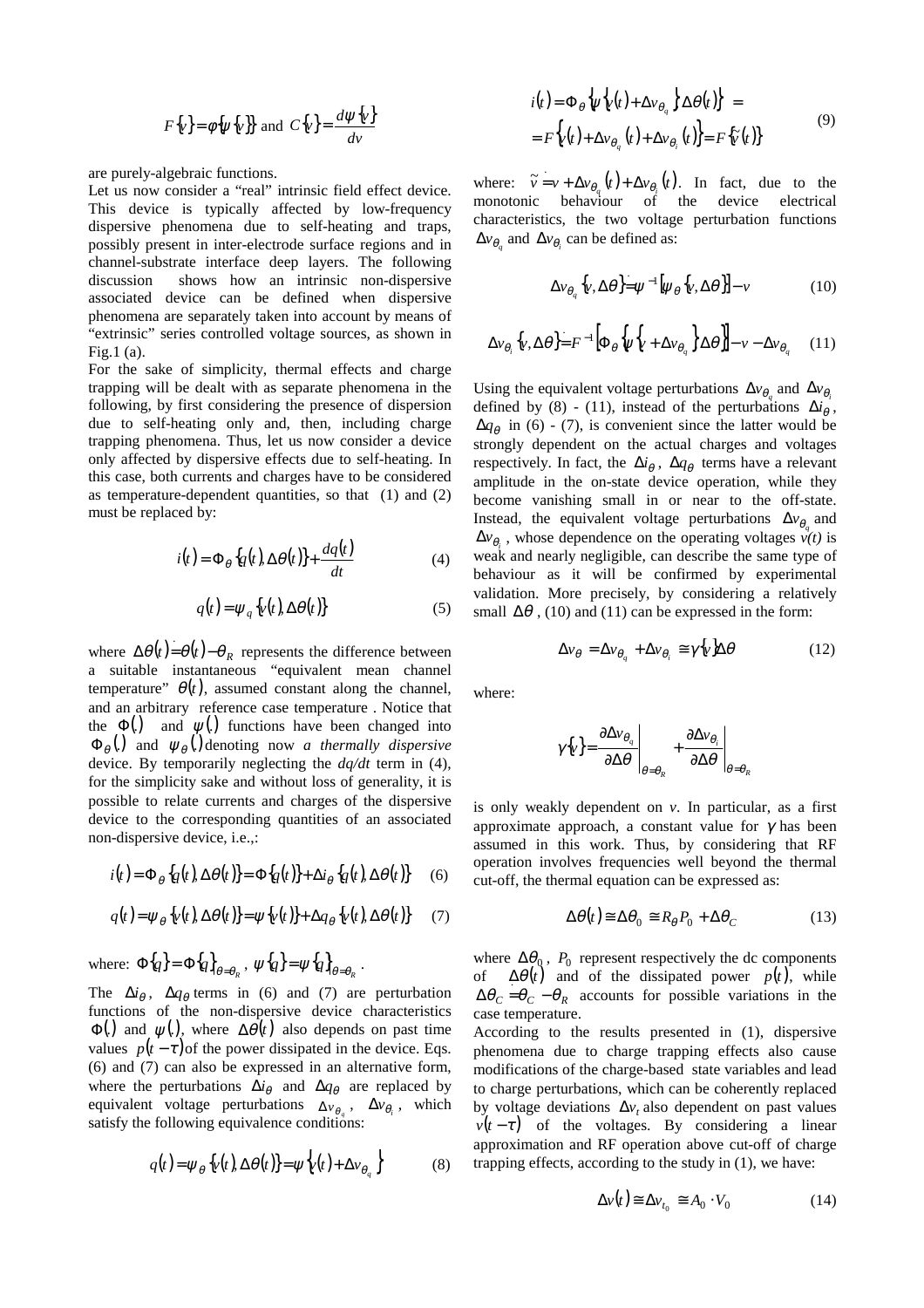where  $V_0$  is the vector of the dc components of the operating voltages  $v(t)$  and  $A_0$  represents a suitable matrix of coefficient to be determined.

This shows that any intrinsic field effect transistor, affected by dispersive effects due to both self-heating and charge trapping and excited by port voltages  $v(t)$ , can be described in terms of a virtual non-dispersive associated device excited by *equivalent port voltages:*

$$
\widetilde{v} = v + \Delta v_{\theta_q}(t) + \Delta v_{\theta_i}(t) + \Delta v_t
$$

Circuit schematic in Fig.1 (a) is coherent with the model definition outlined above, where the  $\Delta v$  terms correspond to series controlled voltage sources, yet to be identified. Anyway, since all the dynamic drain current characteristics give  $i_D = 0$  for any  $v_{GS}$  when  $v_{DS} = 0$ , model equations (12)-(14) are more conveniently evaluated in a common-source device configuration (1), where all of the controlled voltage sources at the drain port can be neglected, as shown in Fig.1 (b).

Thus, when a suitable identification procedure exists for the four coefficients (*s* apex meaning *common-source*  configuration):

$$
\gamma^{s}
$$
,  $k = \gamma^{s} R_{\theta}$ ,  $A_{0}^{s} = \begin{bmatrix} A_{11_{0}}^{s} & A_{12_{0}}^{s} \end{bmatrix}$ ,

the non-linear modelling problem of a dispersive device is transformed into the modelling of the associated nondispersive device (e.g., any non-linear dynamic approach can be adopted such as, for example, widely available lumped-component equivalent circuits).

The model parameters can be identified by means of a straightforward procedure consisting in the solution of an over-determined linear system of equations deriving from conventional dc and low-frequency S-parameter measurements at different bias conditions and possibly (in order to identify the  $\gamma$  coefficient) at different case temperatures.

In particular, by differentiating the drain current around a generic voltage pair  $\hat{V}_{GS_0}$ ,  $\hat{V}_{DS_0}$  and a case temperature  $\hat{\theta}_c$ , the following linear system of equations is obtained, which involves the static  $(\hat{g}_m^{DC}, \hat{g}_d^{DC})$  and low frequency  $(\hat{g}_m^{AC}, \hat{g}_d^{AC})$  conductances and, moreover, the static drain current sensitivity with respect to case temperature deviations  $\hat{s}_{\theta_c}^{DC}$  :

$$
\begin{cases} \hat{g}_{m}^{AC} A_{11_{0}}^{s} + \hat{g}_{m}^{AC} \hat{g}_{m}^{DC} V_{D_{0}} k = \hat{g}_{m}^{DC} - \hat{g}_{m}^{AC} \\ \hat{g}_{m}^{AC} A_{12_{0}}^{s} + (I_{d}^{DC} + \hat{g}_{d}^{DC} V_{D_{0}}) \hat{g}_{m}^{AC} k = \hat{g}_{d}^{DC} - \hat{g}_{d}^{AC} \\ \hat{s}_{\theta_{c}}^{DC} (1 - k \hat{g}_{m}^{AC} V_{D_{0}}) = \hat{g}_{m}^{AC} \gamma \end{cases}
$$

The imposition of the above equations on a set of different bias points and case temperatures leads to an over-determined linear system, which can be solved for the four unknown parameters adopting a closed-form analytical least square algorithm.

## **EXPERIMENTAL VALIDATION**

The proposed equivalent-voltage approach has been preliminary applied for the prediction of low-frequency dispersive effects of a GaAs MESFET device. In Table I and II predicted and measured dynamic differential parameters are reported for a wide set of quiescent voltages. Moreover, in Figs. 2,3 the comparison is presented between predicted dynamic drain current characteristics at  $\theta_R = 20^{\circ}C$  and measurements obtained by applying short, simultaneous voltage pulses at the gate/drain electrodes starting from different quiescent conditions (10). Finally, after a complete model identification using different case-temperature measurement data, dynamic drain current characteristics have been predicted at  $\theta_C = 0^\circ C$  and  $\theta_C = 50^\circ C$ . The corresponding results are presented in Fig. 4.

### **CONCLUSION**

A new approach for the modelling of low-frequency dispersive phenomena in FETs based on the definition of a non-dispersive associated device controlled by equivalent port voltages, has been presented. The model can be identified on the basis of conventional dc and small-signal S-parameter measurements and provides accurate predictions of bias-dependent, low-frequency dynamic current characteristics. The associated nondispersive device is suitable for modelling based on conventional non-linear dynamic approaches in order to take into account also high-frequency junction chargestorage phenomena.

#### **REFERENCES**

(1) A.Santarelli, G.Zucchelli, R.Paganelli, G.Vannini, F.Filicori, *Equivalent-Voltage description of low-frequency dispersive effects in Large-signal FET models*, Proc. of GAAS2001, Sept.2001.

(2) N.Scheinberg et al., *A low frequency GaAs MESFET circuit model*, IEEE J. Solid-State Circ., Apr. 1988.

(3) T.M.Roh et al., *A simple and accurate MESFET channelcurrent model including bias-dependent dispersion and thermal phenomena*, IEEE Trans. on MTT, Aug 1997.

(4) F.Filicori, G.Vannini, A.Santarelli, A.Mediavilla, A.Tazon, Y.Newport, *Empirical modeling of low-frequency dispersive effects due to traps and thermal phenomena in III-V FETs*, IEEE Trans. on MTT, Dec 1995.

(5) A.Santarelli, F.Filicori, G.Vannini, P.Rinaldi, *Backgating model including self-heating for low-frequency dispersive effects in III-V FETs*, Electronics Letters, Oct 1998.

(6) R.Anholt, *Electrical and Thermal Characterization of MESFET, HEMTS and HTBs*, Artech House, 1995.

(7) K.Lu, P.McIntosh, C.M.Snowden, R.D.Pollard, *Low-Frequency dispersion and its influence on the Intermodulation performance of AlGaAs/GaAs HBTs*, IEEE MTT-S Digest 1996.

(8) K.Lu, P.A.Perry, T.J.Brazil, *A new Large-Signal AlgaAs/GaAs HBT Model including Self-Heating Effects, with corresponding Parameter-Extraction Procedure*, IEEE Trans. on MTT, July 1995.

(9) T.Fernandez, Y.Newport, J.M.Zamanillo, A.Mediavilla, A.Tazon, *High speed automated pulsed I/V measurement system*, Proc. of 23rd EUMC, 1993.